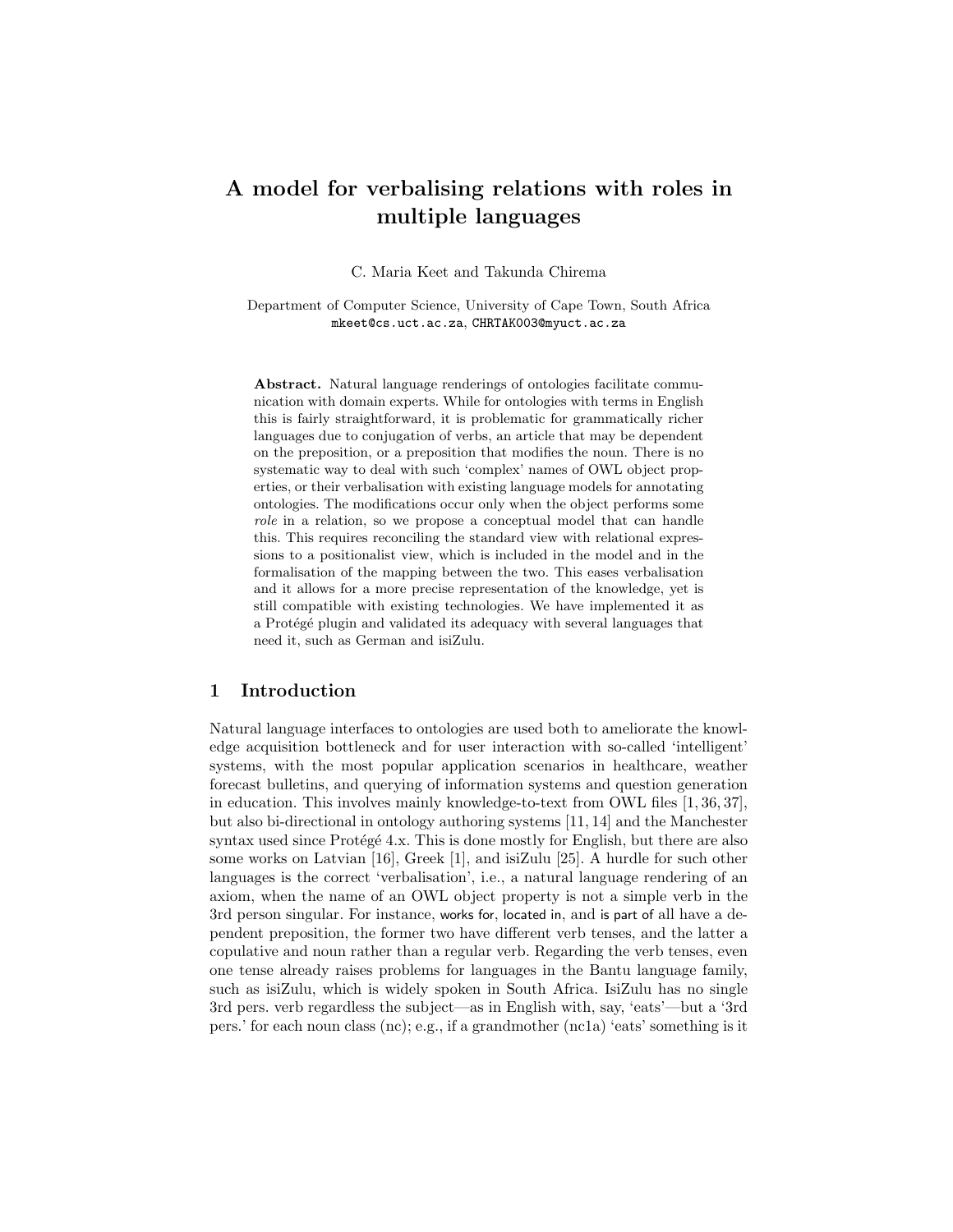udla, but if an elephant  $(nc9)$  'eats' something it is *idla*. This raises the question of how to model that in an ontology or associated language file, or both.

Further, especially Natural Language Generation (NLG) is expected to take into account prepositions [2]. Prepositions are used in various constructions that may imply a certain relation [35], with the one relevant for ontologies mainly being the dependent prepositions—also called 'deep prepositions' [29] or 'coverbs' [28]—that in some languages have the preposition associated not with the verb but with the noun. The three principal issues to solve for such prepositions are phonological conditioning, declensions, and noun modifiers. An example of phonological conditioning is preposition contraction in Portuguese, as in  $de+a=da$  (e.g., da mesa 'of the table') [33]. Prepositions may change the article of the noun, as in German and Greek; e.g., the article der for Betrieb (m.) 'company' together with *arbeitet für* 'works for' results in *arbeitet für den Betrieb*. The lists of prepositions that go with which case are known, yet this has to be encoded somewhere so as to generate the grammatically correct sentence from an ontology. Prepositions may also modify the noun, as happens in Lithuanian and Latvian [16] and in isiZulu and related languages [24]; e.g., the 'of' in 'part of' is handled by the possessive concord for the noun class of 'part' *(ingxenye,* in nc9), ya-, that is attached to the object, generating, e.g.,  $ya+umuntu=yomunto$  'of the human' [24]. Although verb conjugation and prepositions could be devolved to the individual language and language-specific implementations, a generic approach that works across languages will facilitate reusability.

To solve these issues, we first take a theoretical approach to achieve a solid foundation conceptually. Both the issue with conjugation and the prepositions can be solved with the so-called positionalist ontological commitment embedded in a representation language, exploiting 1) the role an object plays in the relation and 2) the distinction between relation(ship) and relational expression. As the preposition and its effects on the surface realisation belongs to neither the verb nor the noun per  $s\acute{e}$ , the role conveniently can be adorned with such information. The second feature serves as solution to conjugation as well. This is captured at the metamodel layer of the representation language. Therefore, a formal mapping between their respective formalisations in OWL and  $D\mathcal{LR}$  is provided, to ensure a rigorous well-founded implementation. The model thus improves both the natural language generation and it provides for a more precise representation of the knowledge. The model has been implemented as a plugin for Protégé. Its adequacy has been validated with isiZulu, chiShona, and German use cases.

In the remainder of the paper we first describe the main language requirements in Section 2, which are assessed against related works in Section 3. The implementation and validation of the model is described in Section 5. We discuss in Section 6 and conclude in Section 7.

## 2 Language requirements and motivational use cases

This section summarises the requirements for verbs, which are straightforwardly problematic, and for prepositions in the context of relating objects, which are challenging on the whole.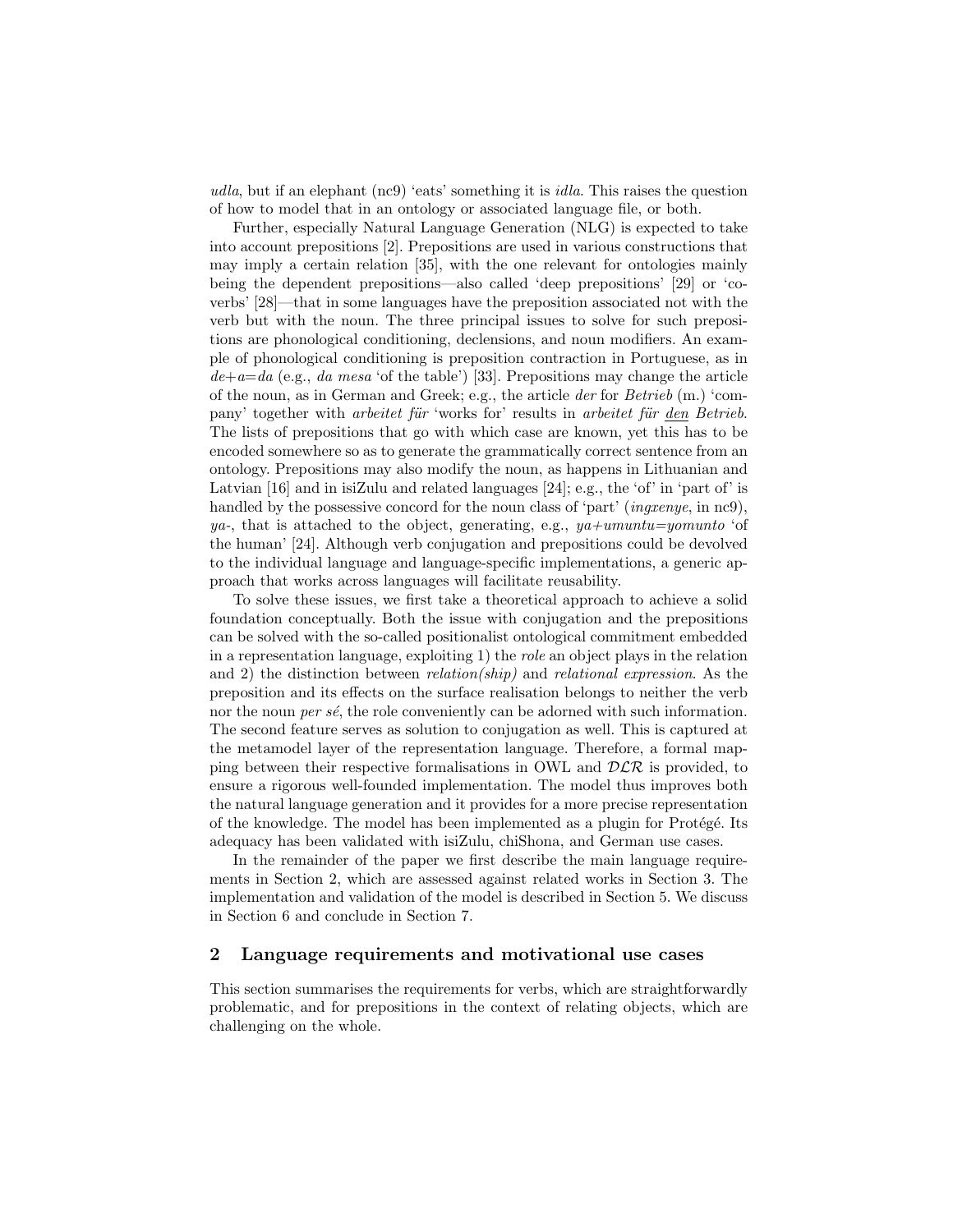#### 2.1 Verbs in isiZulu and related languages

Linguistically, isiZulu (the Zulu language) is a member of the Bantu language family that has a characteristic *noun class system* that categorises each noun into a noun class that determines the agreement with other words in a phrase and exhibits a strong agglutinative character. It determines, among others, the singular/plural form, verb conjugation, and agreement with some prepositions; e.g., umfundisi 'student' is in noun class (nc) 1 and its plural, abafundisi, is in nc2, and *inja* 'dog' is in nc9 and its plural *izinja* is in nc10. IsiZulu has 17 noun classes. Because of the noun class-driven agreement system, any language annotation model must have some way of processing noun classes.

The nc determines verb conjugation using a subject concord (SC) that is prefixed to the verb stem. Therefore there is no single conjugated verb for 3rd pers. sg./pl., and verbalising an axiom is thus context dependent. That is, for an axiom of the form  $C \subseteq \exists R.D$  in an OWL ontology, the noun class of the noun/name of  $C$  determines the surface realisation of  $R$ . For instance, it is  $u$ - $+$ -dla=udla 'eats' for umfundisi (nc1) and i-+-dla=idla 'eats' for inja (nc9); the respective plurals are  $ba + -dba = badba$  and  $zi + -dba = zidba$ . There are only 10 different SCs, as some noun classes have the same one, with 5 variants for the sg. and 5 for the pl. This brings afore the requirements to generate, store, and access those variants somewhere, and to generate or select the right one when verbalising the axiom, and a decision how to name the object property.

Verb negation uses a negative subject concord (NEG SC), which is also determined by the noun class, and the final vowel of the verb stem changes from -a to -*i*. So, a 'does not eat' is  $aba++dli=abadli$  for nc1 nouns and  $ayi+-dli=ayidli$ for nc9 nouns, and so on for the other noun classes; thus, merging the negation with the verb (as in Japanese [31]). There are 10 different forms of the negated verb for singular and plural nouns.

#### 2.2 Challenges with prepositions

Prepositions in 'English ontologies' are put together with the verb in the object property (OP) name, yet in multiple other languages they go with, or affect, the noun in the object position in a sentence. The issue is explained easier by referring to a Controlled Natural Language (CNL). For instance, take the axiom of the type as in (A) below in Description Logics (DL) notation, a corresponding template (T), and a few examples as verbalisations of particular axioms using that template, which generate a reading or controlled natural language sentence: A:  $C \sqsubseteq \exists R.D$ 

- T: Each  $\langle C \rangle$   $\langle R \rangle$  some  $\langle D \rangle$
- E1: Each heart is part of some human
- E2: Each employee works for some organisation

This works, regardless the nouns and verbs involved. Let us now take the same axiom type (A) for isiZulu, when the verb is 'simple' (teaches, eats, etc.): there is no template but a *pattern*  $(P)$  instead (extended from [25]):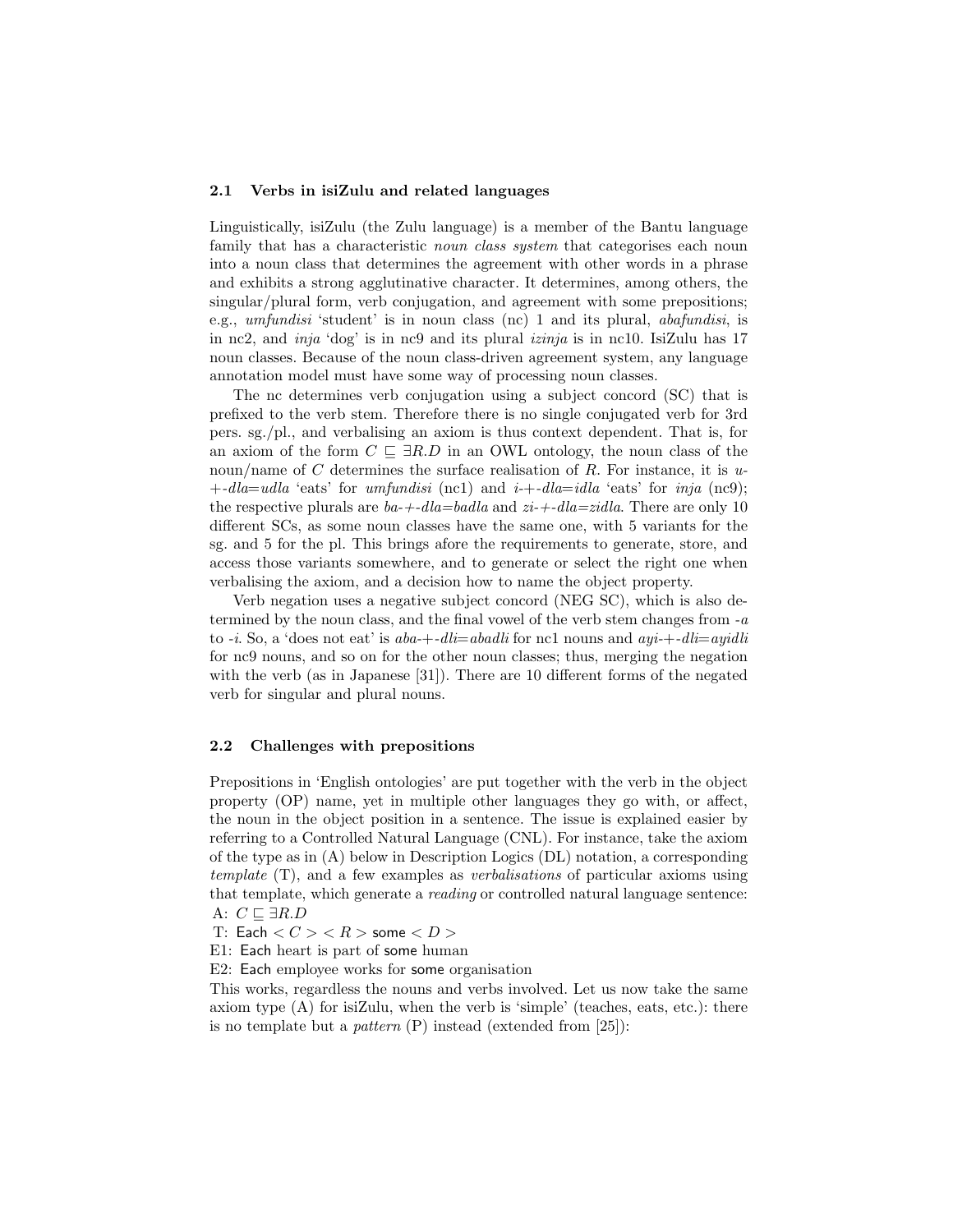P: <QCall for  $NC_x>$ onke <pl. of C, is in  $NC_x>$ <SC of  $NC_x>$  $R_{root}$  > < D in  $NC_y$  > <RC for  $NC_y$  ><QC for  $NC_y$  >dwa

E3: Zonke izindlovu zidla ihlamvana elilodwa. 'all elephants eat at least one twig' E4: Bonke abantu badla ummbila owodwa. 'all humans eat some maize'

Here, the plural of C, izindlovu, is in nc10 which has the SC  $zi$ - and abantu 'humans' is in nc2 with SC ba- that are added to the verb stem -dla. Thus, for patterns, there are variables with any number of terminals that are selected based on some criterion, which is here the noun class of the noun.

Let us extend this now such that  $R$ 's verb in the ontology would have a (dependent) preposition squeezed in the name, such as 'works for' and 'part of. First, a few examples (regardless whether they are ontologically the best way of modelling things), with the preposition component underlined:

E5: zonke izazi zomnyuziki ziyingxenye ye-okhestra elilodwa. 'all musicians are a member of some orchestra'

E6: onke amavazi akhiwe ngobumba 'all vases are constituted of clay'

E7: zonke izincwadi zisemvilophini eyodwa 'all letters are contained in some envelope' The ye- in E5 is the result of the phonologically conditioned possessive concord for nc9, determined by *ingxenye* 'part':  $ya - \dot{+i} = ye$ . The 'of' of 'constituted of' in E6 is dealt with by the preposition  $nqa$ - regardless the noun class, but it is also phonologically conditioned ( $nga+u=ngo$ ). The containment in E7 is a locative (spatial), so those rules apply: a locative prefix  $e$ - and locative suffix, -ini, modify the noun imvilophu 'envelope' to emvilophini '(located/contained) in the envelope'.

This problem is not unique to isiZulu and related languages. Take, for instance, German and again the same axiom type. A template (T), as proposed in [19], reads awkwardly and would be better served by a pattern  $(P)$ , with " $G_C$ " the gender of C and " $IA_{G_D}$ " the indeterminate article for D's gender:

- T: Jeder/s  $<\!\!C\!\!>$   $<\!\!R\!\!>$  mindestens  $1$   $<\!\!D\!\!>$
- P:  $\langle$ Qall G<sub>C</sub>>  $\langle$ C>  $\langle$ R> mindestens  $\langle$ IA<sub>G<sub>D</sub></sub>>  $\langle$ D>

E8: T: Jeder/s Arbeiter arbeitet für mindestens 1 Betrieb

P: Jeder Arbeiter arbeitet für mindestens einen Betrieb

'each worker works for at least one company'

noting that the pattern generates a more acceptable sentence. Besides the article, the noun may change as well. For instance, with  $R$  a parthood relation, then the 'of' (underlined) in 'part of' can formulated as:

E9: Jedes Herz ist Teil eines Tieres. 'each heart is part of some animal'

E10: Jedes Herz ist ein Teil von mindestens einem Tier. 'each heart is part of at least one animal'

Finally, observe that some verbs with dependent prepositions in English may not be so in other languages, be this a 'co-verb' [28], extended verb [25], or integrated in the noun. For instance, 'part of' in 'part of the body' is  $K\ddot{o}rpreteil$ (DE) or Lichaamsdeel (NL), the 'for' in 'works for' can modify the verb (-el- is added to the verb root -sebenza, resulting in the extended stem -sebenzela  $(ZU)$ ), or the preposition is incorporated in the tense ('made by'  $-akhive$  (ZU). Overall, there are gradations from no effect where a preposition can be squeezed in with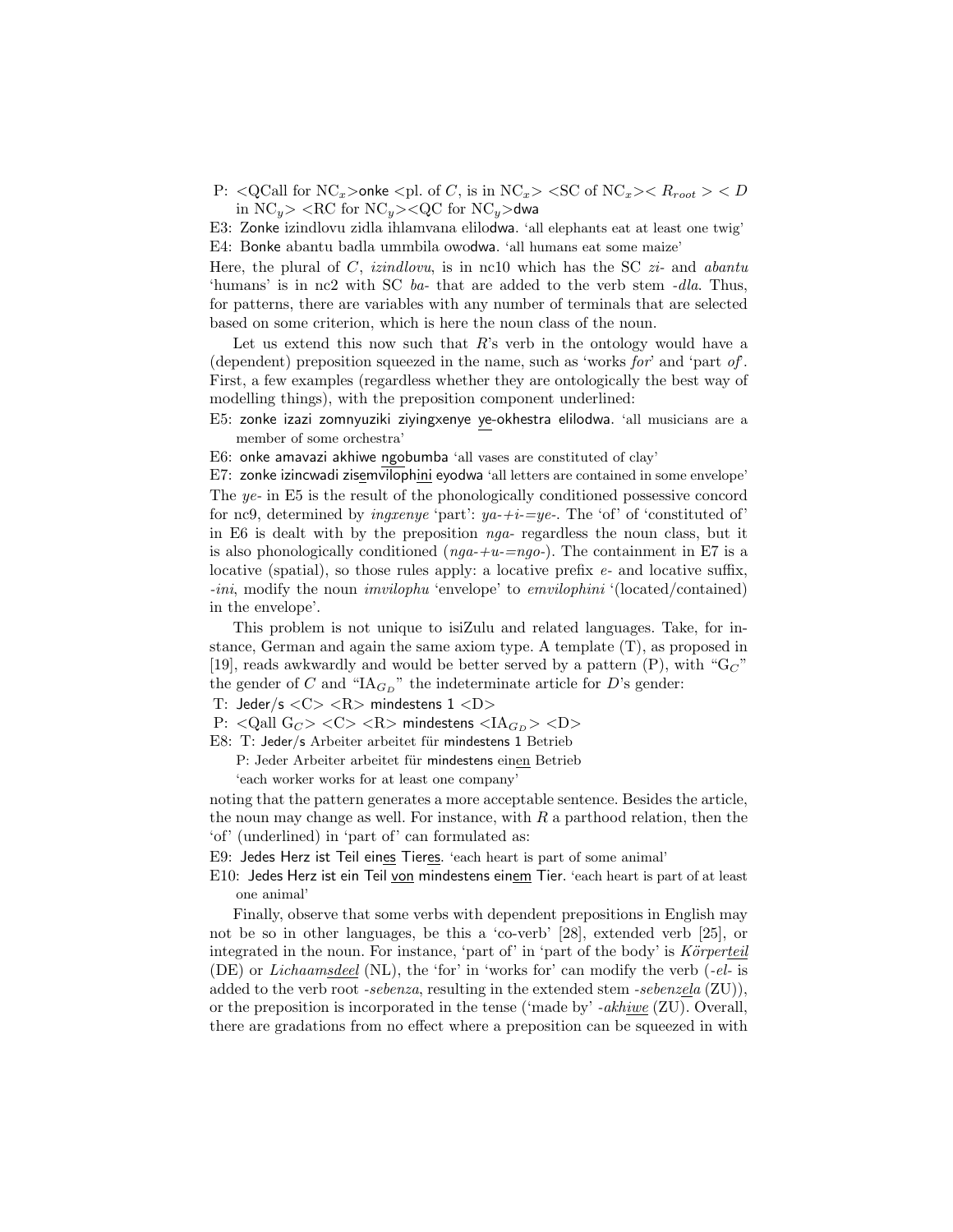the verb in naming an OP, to phonological conditioning, to modifying the article of the noun to modifying the noun. So, a preposition does belong neither to the verb nor to the noun uniquely across languages, but, typically, to the role that the object plays in the relation described by the verb in the sentence; e.g., it is yomunto only if it plays the role of the whole in a part-whole relation like 'heart is part of a human' (inhliziyo iyingxenye yomuntu (ZU)).

Thus, we have seen that a '3rd pers. sg.' may be context-dependent, and notions of prepositions may modify the verb or the noun or the article of the noun, or both.

# 3 Related works assessed against the requirements

Several approaches have been proposed and used to 'stretch' OWL's object property (OP) usage. We structure them along 5 principal options in two categories from simple to comprehensive and add CNL systems to it, whilst assessing them against the requirements.

'Hacks' in OWL. Although it is well-known that OWL on its own is limited [5], three different workarounds are being used. OPTION 1: IDENTIFIERS. Give the OP a system-generated identifier as 'name' (the IRI), add one or more labels, alike in the OBO ontologies or by overloading the annotation property, and in the application interface layer, such as OBOEdit and Protégé, one has to have an option to select the right label to use in an axiom (e.g., one of badla, idla, adla, zidla, kudla for 'eat' in isiZulu). This separates the ontology component from the natural language. It requires a guarantee that each OP must have at least one label, which is not required by OWL, and it should override the notion of preferred vs. alternative label. OPTION 2: VERB STEM OR INFINITIVE ONLY. Name the OP with the verb stem or its infinitive and conjugate everything as appropriate in the verbalisation interfaces to display it, as in the ACE system [20]. Thus, there is only one IRI for the OP, with as many relational expressions as needed. In isiZulu, an infinitive can also be a noun (e.g., ukudla 'to eat' or 'food'). However, once cannot reuse names in the ontology other than for punning [32]. Some noun stems can be classified into multiple noun classes, and the meaning is determined only with the complete word including the prefix (e.g., umuntu 'human being' and ubuntu 'humanity' have both -ntu as stem), so OWL classes need the complete word for isiZulu and related languages, leaving the verb stem as only option for naming OPs. This, then, assumes an extra rule-based layer for the conjugation and prepositions. OPTION 3: INCLUDE ALL. Name positive and negative verb stems, add all the variants for the positive and negative, i.e., each variant has its own IRI, declare the positives equivalent and the negatives equivalent, and declare the positive and negative stem disjoint. For isiZulu, they are dla and dli for 'eat' and 'does not eat', equivalences as badla  $\equiv$  idla etc. and abadli  $\equiv$  ayidli etc. (despite that they are essentially synonyms), and disjointness for dla  $\Box$   $\neg$ dli. This option is only possible in a language where one can express OP equivalence and disjointness. Of the DL-based OWL species, only OWL 2 QL, 2 RL, and 2 DL permit this [32]. Thus, it is not a widely appli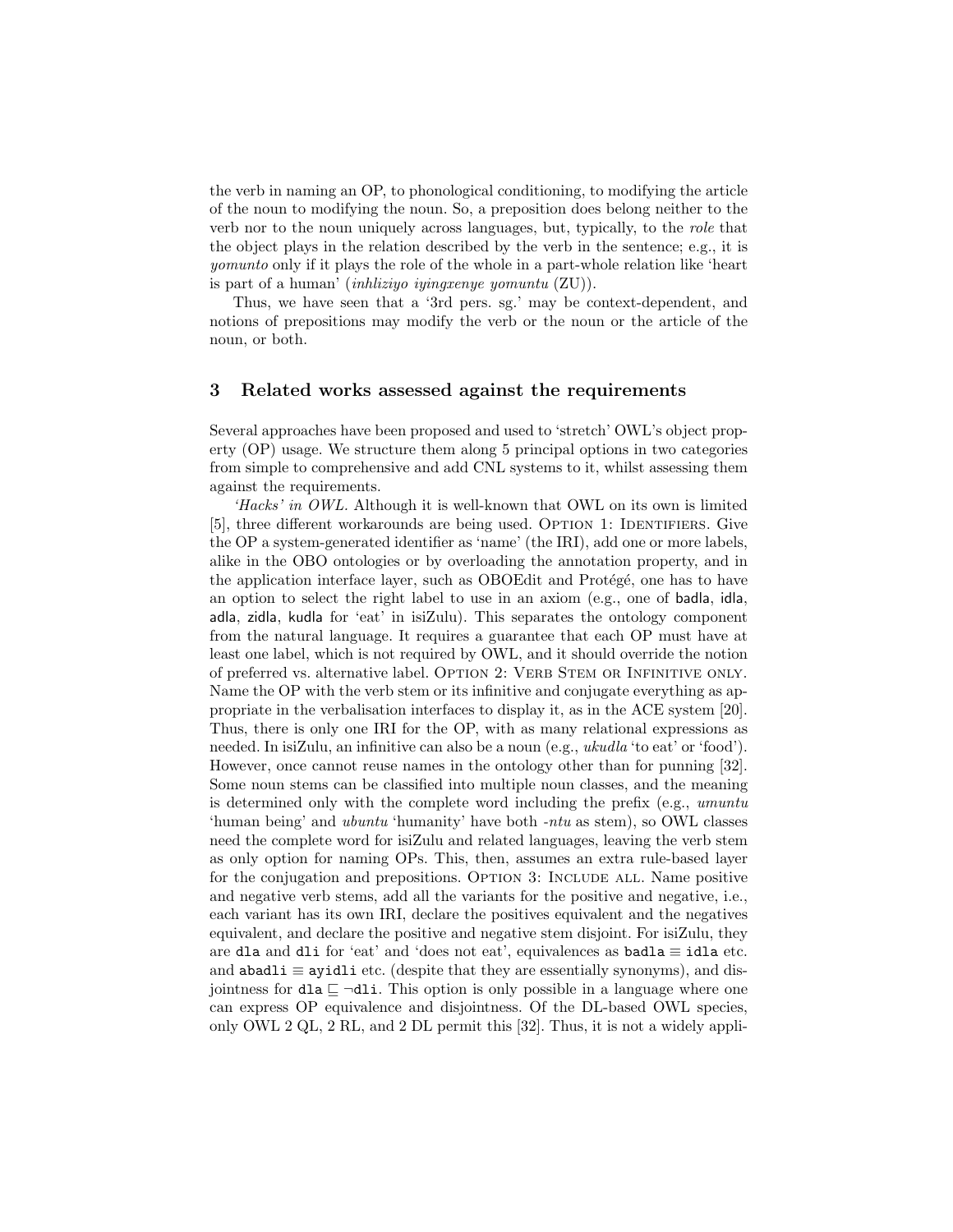cable solution. There also will be performance consequences from 'blowing up' the RBox five times in size in the worst case. Further, it conflates the difference between relational expression and relation to the extreme, so it is ontologically a bad choice even if it were to perform well in a particular implementation.

Comprehensive linguistic options outside OWL. Options 1 and 2 require that at least some of the linguistic knowledge be dealt with outside OWL, for which there are two elaborate proposals. OPTION 4: LANGUAGE MODEL. One could use a language model such as lemon [30]. Previous work showed that lemon was insufficient for the Bantu language family however [9], and the recent W3C community report [https://www.w3.org/2016/05/ontolex/] does not address them: i) it needs an extension for the noun class information, ii) it needs to avail of the lemon morphology module, and iii) it was feasible for properties only when the domain and range were fixed and it and its subclasses would have names whose nouns are in the same noun class. Further, LexInfo and ISOcat are used for the linguistic annotation in *lemon*, but they miss both the noun class system information and the system of concordial agreement that requires rules. More generally, descriptive models for annotation are not suited for dealing with rules, for which rule languages exist. This brings us to OPTION 5: GRAMMAR. The grammar rules can be a tailor-made implementation or one can use one of the myriad formal grammars; within CNLs and OWL, there are GF and Codeco [26], possibly together with lemon as described in [10]. The OP naming of GF with ACE follows that of ACE (i.e., infinitive). While examples use an 'English ontology' as basis, it could be any with a resource grammar, and subsequently using a translator service either for the terms only as in [3] or to delegate the machine translation to GF [10, 15, 21]. Translation services are not available for isiZulu, and developing a full resource grammar for GF is unlikely for the foreseeable future, simply because of the limited documentation and investigation into isiZulu grammar. Even then, it still does not resolve the prepositions.

CNL-inspired approaches. Very few works take the simplistic approach of just reusing the name of the relationship or relational expression [19]. Stevens et al. [36] has one rule for processing OP names, being removing " $\cdot$ " (e.g., derives from into derives from), which was feasible because all relations of the Relation Ontology adhere to a restricted naming scheme. In contrast, Hewlett et al. [18] accept incoherent naming and identified seven phrase structure categories of naming OPs in ontologies—(has) NP, V, (is) NP P, (is) VP P, VP NP, is NP, (is) AdjP—and availed of a POS tagger to verbalise them more natural language-like, so that, e.g., a hasColor OP verbalises into has a colour. SWAT NL [37] does a similar text-based processing of the OP name. ACE limits the naming scheme of OWL OP names to their infinitive form [20], with the processing happening independent from OWL, as is the case also in [36]. While ACE has a grammar module to do this, the lexical information for NaturalOWL [1] is provided by the domain expert in a Protégé plugin. The separate lexical layer on top of OWL by [1, 20, 36] have their own data structures rather than a known language model. Another strand of work seeks to link OWL to the Grammatical Framework (GF) [http://www.grammaticalframework.org] with, e.g., AceOwl [15,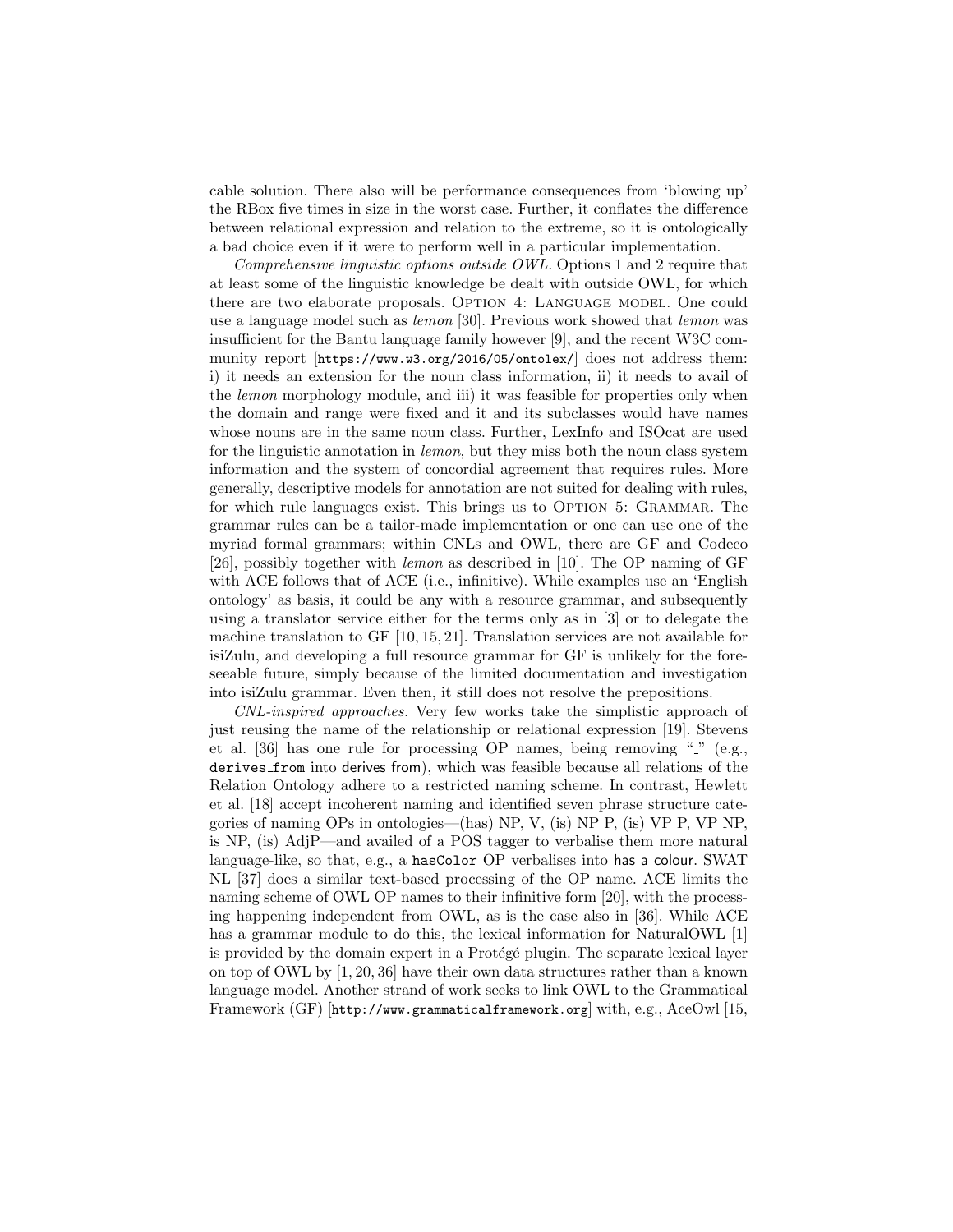21]. Overall, there are two extremes in approach: either working with comprehensive top-down annotation frameworks and grammars (e.g., *lemon* [30], GF, Codeco  $[26]$  or a bottom-up approach  $[1, 16, 23, 36, 37]$ . The few works on languages other than English take, at first at least if not throughout, a bottom-up approach. There are domain-independent solutions for notably Greek [1], Latvian [15, 16], and AceWiki was tested with German and Spanish [21], where [15, 21] use a 'detour' through GF. Neither of the two recent surveys on NLG and CNLs for OWL address issues of conjugation or prepositions [4, 34].

Thus, none of the current approaches caters for the case where there are multiple words for a '3rd pers. sg./pl.' and have flexibility on prepositions.

## 4 Conceptual model and mappings for relations

In order to obtain the technology-independent model to deal with verb conjugation and prepositions to support also languages other than English, we draw from several sources, which are described first in the preliminaries, after which the model is introduced, and finally the formalisation.

### 4.1 Preliminaries

From a language viewpoint, it may seem that the pair 'teaches' and 'taught by' or the pair 'works for' and 'employs' are all different relations, for they are different words. This is called the "standard view" on relations in philosophy [13, 27]. However, there is only one state of affairs between the professor and the course, or between the worker and the company, respectively, so then there ought to be only one relation for one state of affairs. This is solved by positionalism, which relegates 'teaches' etc. to being *relational expressions*, and introducing a different notion of relation(ship). In this case there is one *n*-ary *relation(ship)* that has n unordered argument places, also called roles, in which the objects participate, and to which any number of relational expressions can be attached [13, 27]. For instance, a relationship named teaching with the roles [lecturer] and [taught] such that the Professor participates in teaching by playing the [lecturer] role and Course plays the [taught] role.

Positionalism is the underlying commitment of the relational model and a database's physical schema, as well as of the main conceptual modelling languages. It has been employed in Object-Role Modelling (ORM) and its precursor NIAM for the past 40 years [17], UML Class Diagram notation requires association ends as roles, and Entity-Relationship (ER) Models have relationship components [12]. To illustrate the positionalism, let us take an example in ORM depicted in Fig. 1. It has a binary relationship (ORM fact type) eat with two participating entity types, Lion and Gazelle, where the lion plays the [predator] role and the gazelle plays the [prey] role, and a number of fact type readings, such as ... eats ..., where the ellipses are filled with the entity types. Together with the fact type reading, it is verbalised as Each lion eats at least one gazelle. In the other reading direction, there is no constraint, which is verbalised with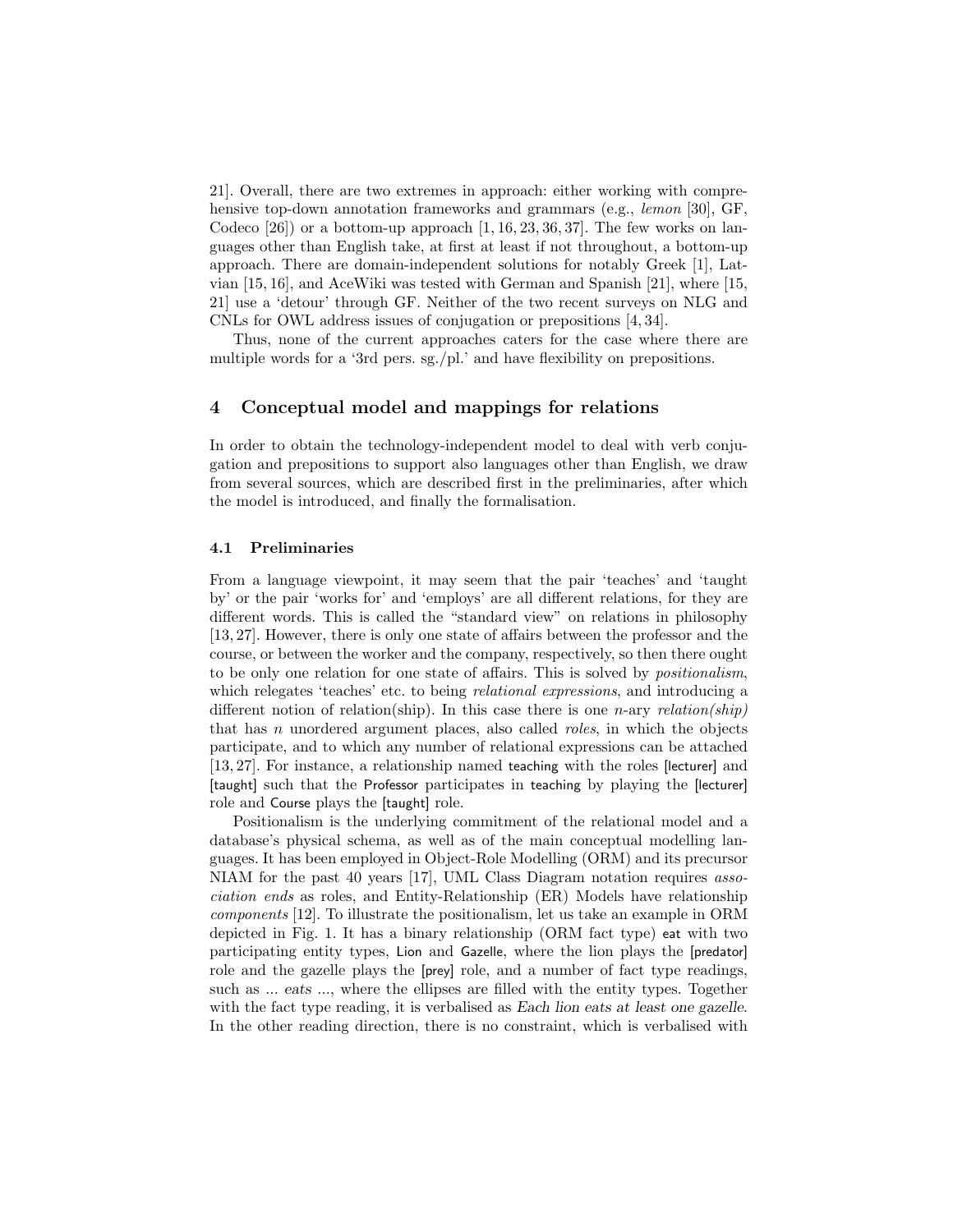'it is possible' or 'may', so we obtain the sentence It is possible that a gazelle is eaten by a lion. The 'by' is only needed when the [prey] role in eat is used to verbalise the axiom. The same mechanism holds for, say, a parthood relationship, with [part] the role that, say, Lecture plays and [whole] the role that Course plays, and a surface reading in both directions may be ... part of ... and ... has part ...: the 'of' preposition is only used in one reading direction, so is used with one role in that context. Put differently, the preposition is conceptually associated with neither the verb nor the noun, but with the role that an object referred to by the noun plays in the relation.



Fig. 1. Example ORM diagram with two entity types, the role names in the role-boxes of the fact type, and the fact type readings below the fact type. The name of the fact type was added to the figure for clarity (typically hidden from view).

An important advantage of positionalism is the separation of relation and reading, though roles are also useful for declaring more precise constraints; e.g., an object may not be allowed to perform two roles at the same time, which cannot easily be asserted with a standard view language. As we shall see, roles are also useful to attach information to for conjugation and prepositions.

There is already a unifying metamodel for the positionalist UML Class Diagrams v2.4.1, EER, and ORM2 [22], which can be extended with an orthogonal component for natural language annotations. This metamodel unifies their language features, the constraints that have to hold when using them, and harmonises their respective terminology. A small extract of this metamodel is depicted in the top-part of Fig. 2: each relationship contains at least two roles, whereas a role is part of exactly one relationship, and each role must have an entity type that plays it (though an entity type does not need to play a role).

#### 4.2 Metamodel for processing properties

The task now, then, is to reconcile the positionalism, standard view, and the surface realisations or relational expressions. We first relate the components for positionalism to those of the standard view. This means mapping a relationship with at least two roles that the entities play into a predicate with entity types in a fixed order. These links and types of entities are shown with dashed lines in Fig. 2: it forces an order onto the entities and removes the role elements. If the language has binary relations only, one may simplify this to annotating it with a natural language sentence's nominative and dative/accusative positions. Or, informally: the 'subject' that does the thing and the 'object' that has something done to it, respectively; e.g., the lion (nominative) does the eating and the gazelle (dative) is the one that is eaten, regardless the order of the two elements.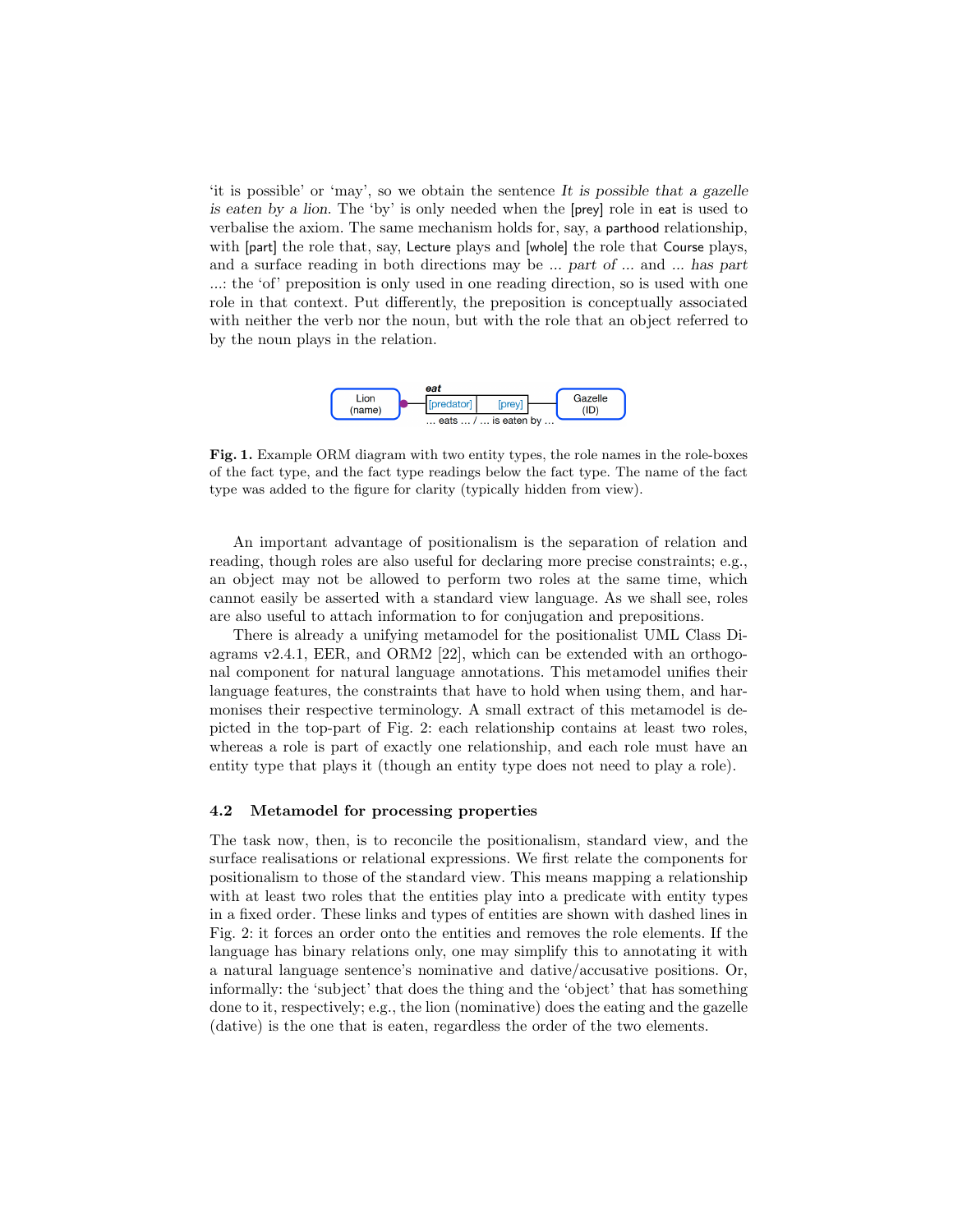The second step in model development is to consider whether to show in an ontology development environment or domain experts' interface elements with constraints only, or also the elements themselves as being typed. That is, whether from some actual ontology, it should generate Heart is an Entity type (indicating type of element) and Human has part Heart (without any constraints) as well, or only when they appear in some axiom with constraints. The metamodel in Fig. 2 is permissive of both, through Axiom type. This means that it can take care of those essentially second order statements, like EntityType(Heart), the typing of a relationship (e.g., in DL notation, ∃haspart  $\subseteq$  Heart and ∃hasPart<sup>-</sup>  $\subseteq$  Human), and those axioms denoting constraints, such as of type  $C \subseteq = \{1, 2, 1, 2, \ldots\}$ Human  $\Box$  = 1 has Part. Heart).

Third, the natural language sentence. This may be split up in a reading pattern or template and the actual natural language sentences, or readings, that are generated from either. The main reason for this is to cater for different natural language grammars. In a 'simple' natural language, such a pattern may well be a straightforward template for the axiom where the nouns for the class and verb for the relation are simply plugged in on the fly, taken from the ontology file. For grammatically richer languages, the pattern requires additional grammar rules to generate the sentence, as is the case for isiZulu [25], or processing those prepositions (recall Section 2). The elements to be plugged into the reading pattern are of a specific POS category, such as noun, verb, possessive concord and so on. This is included on the left-hand side of Fig. 2.

Finally, one can add a myriad of properties or attributes to the classes in Fig. 2, where the main selection of attributes of the classes is included in Fig. 3. These properties are general in the sense of regardless the implementation choices, yet their datatype and value ranges can vary because of that, such as implementing them in a relational database, XML document or linking to the linguistic Linked Open Data cloud. For instance, for tense, case, gender, and grammatical number, it does not matter which language model is chosen as source for interoperability. For the noun class system, it does matter, for no



Fig. 2. Simplified depiction in UML Class Diagram notation of the main components (attributes suppressed), linking a section of the unifying metamodel (classes with thick lines; positionalist commitment) to predicates (classes with dashed lines; standard view) and their verbalisation (classes with thin lines).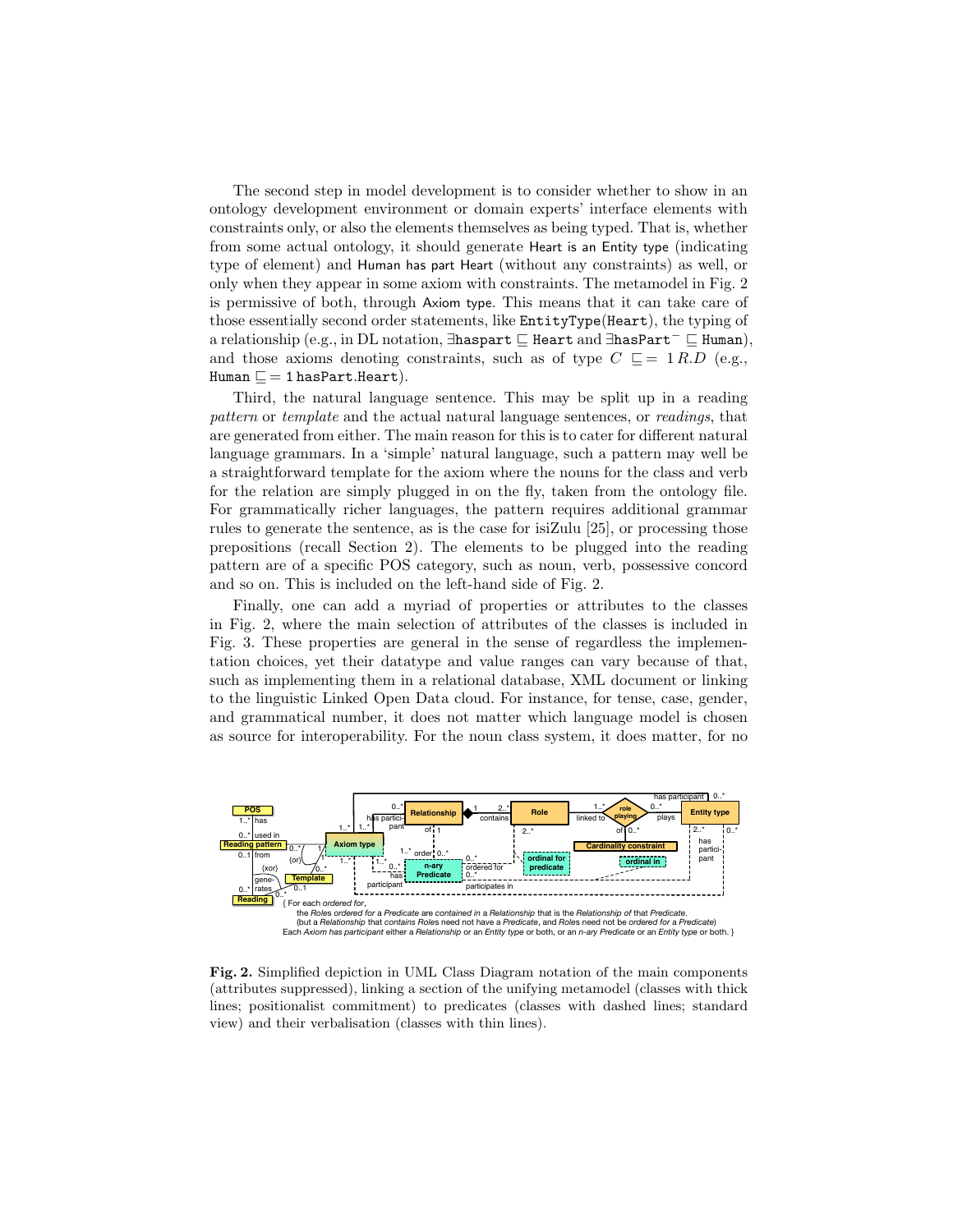| Role                        | <b>Entity type</b>                | <b>Reading pattern</b>    |                          |
|-----------------------------|-----------------------------------|---------------------------|--------------------------|
| identifier: Integer {id}    | dentifier: Integer {id}           | identifier: Integer {id}  |                          |
| name: String                | name: String                      | pattern: String           |                          |
| tense: {//list from ISOcaf} | gender: {//list from ISOcaf} [01] | language: {//ISO abbrev.} |                          |
| case: {//list from ISOcaf}  | noun class: {//list from NCS      | <b>Axiom type</b>         | Reading                  |
| hasPRE: Boolean             | ontology $[01]$                   | identifier: Integer {id}  | identifier: Integer {id} |
| PRE: String [01]            | grammNumber: Integer              | positionalist: Boolean    | sentence: String         |

Fig. 3. Several suggested implementation extensions to the metamodel (see text for details).

source other than the Noun Class System ontology has sufficient information about noun classes [9], in particular on which noun classes there are and the singular/plural pairs. Note that gender and noun class are optional. To cater for both cases where a preposition is squeezed into the name of the relationship, as is customary for object properties in OWL in English, and to record this separately for languages such as German and isiZulu, both presence/absence of a preposition can be recorded and the actual preposition itself when it does not fit in the relationship's name. Because the latter may not be relevant for some languages, such as English, it is made an optional attribute.

#### 4.3 Formalisation

Given the conceptual links between the standard view and positionalism, we now specify this formally for the knowledge-to-text case. This means that the bottompart with the standard view relates with elements from, e.g., OWL, Common Logic, and First Order Predicate Logic, and the top-part with the conceptual modelling languages and its logic-based reconstruction with a positionalist commitment. The latter typically use a language in the  $DLR$  family of Description Logic languages [7], which has been applied first to ER [8] and subsequently in many variants to UML and ORM. What only has to be done is to specify the associations indicated with dashed lines in the UML Class Diagram in Fig. 2. We link the relevant parts of OWL 2 DL to  $\mathcal{DLR}$  [8], both of whom have a model-theoretic semantics. The syntax for  $D\mathcal{LR}$  is as follows, where P is an atomic relationship and A an atomic entity type (class), based on [8]:

 $R ::= \top_n | P | (\$i/n : C) | \neg R | R_1 \sqcap R_2$ 

 $C ::= \top_1 | A | \neg C | C_1 \sqcap C_2 | \exists [\$i]R | (\leq k[\$i]R)$ 

where  $i$  denotes a role (if it is not named, then integer numbers between 1 and  $n_{max}$  are used); n is the arity of the relation; the  $(\frac{6}{i}{n} : C)$  denotes all tuples in  $\mathsf{T}_n$  that have an instance of C as their *i*-th component; k is a nonnegative integer for cardinality constraints). It uses the usual notion of interpretation, where  $\mathcal{I} = (\Delta^{\mathcal{I}}, \cdot^{\mathcal{I}})$  and the interpretation function  $\cdot^{\mathcal{I}}$  assigns to each concept C a subset  $C^{\mathcal{I}}$  of  $\Delta^{\mathcal{I}}$  and to each *n*-ary R a subset  $R^{\mathcal{I}}$  of  $(\Delta^{\mathcal{I}})^n$ , such that the conditions are satisfied following Table 1.

For OWL, instead of the lengthy OWL 2 DL standard, we present here only the relevant fragment of it (effectively  $\mathcal{ALNHL}$ ). With A in the set of named classes and  $R$  in the set of named (simple) object properties in OWL, then: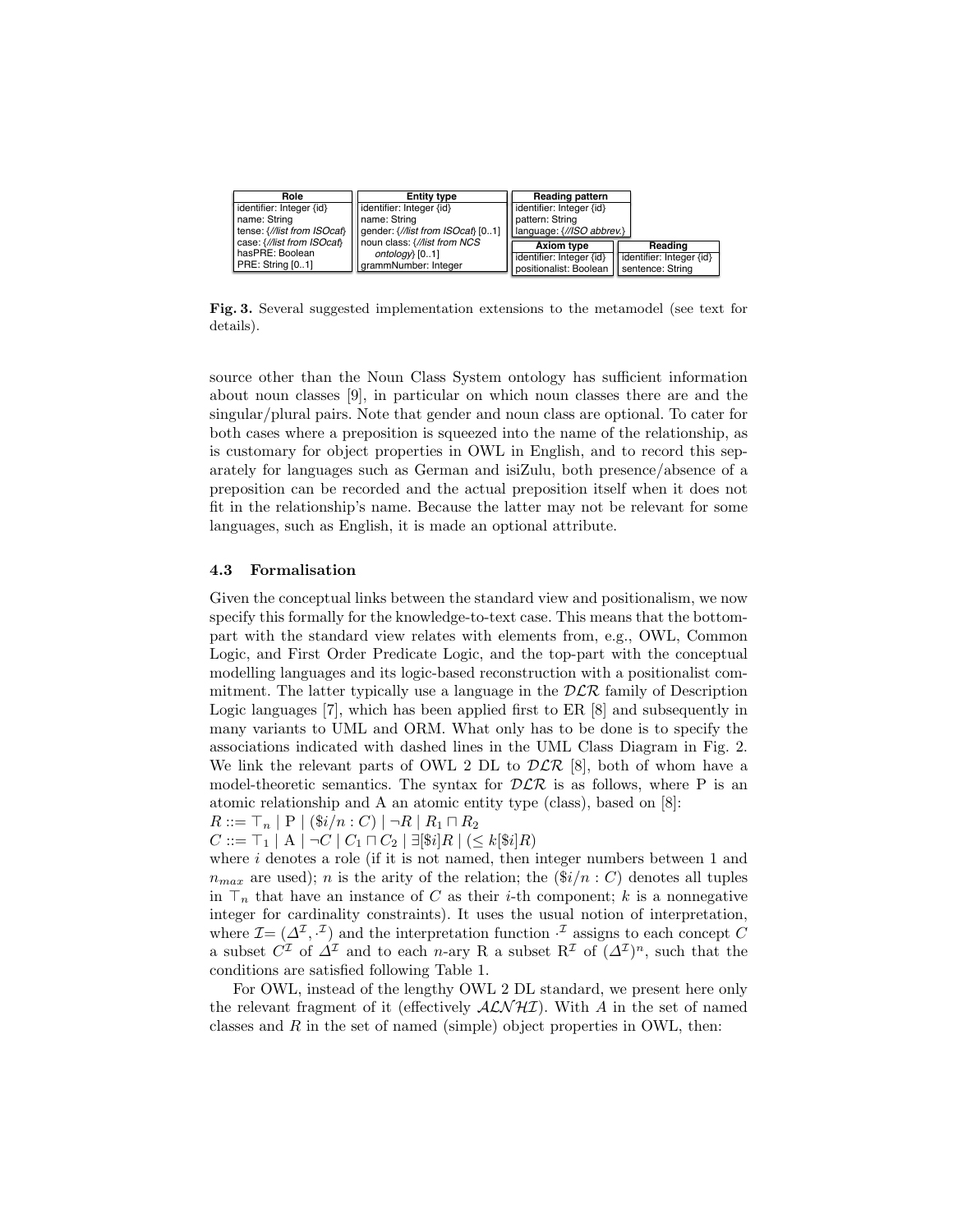**Table 1.** Semantics of  $DLR$  (source: based on [8]).

| $\top_n^{\mathcal{I}} \subseteq (\Delta^{\mathcal{I}})^n$                   | $A^{\mathcal{I}}\subseteq \varDelta^{\mathcal{I}}$                                                                          |
|-----------------------------------------------------------------------------|-----------------------------------------------------------------------------------------------------------------------------|
| $P^{\mathcal{I}} \subset \top_n^{\mathcal{I}}$                              | $(\neg C)^{\mathcal{I}} = \varDelta^{\mathcal{I}} \setminus C^{\mathcal{I}}$                                                |
| $(\neg R)^{\mathcal{I}} = \top_n^{\mathcal{I}} \setminus R^{\mathcal{I}}$   | $(C_1 \sqcap C_2)^{\mathcal{I}} = C_1^{\mathcal{I}} \cap C_2^{\mathcal{I}}$                                                 |
| $(R_1 \sqcap R_2)^{\mathcal{I}} = R_1^{\mathcal{I}} \cap R_2^{\mathcal{I}}$ | $(\$i/n : C)^{\mathcal{I}} = \{(d_1, , d_n) \in \top_n^{\mathcal{I}}   d_i \in C^{\mathcal{I}}\}\$                          |
| $\top_1^{\mathcal{I}} = \Delta^{\mathcal{I}}$                               | $(\exists [\$i]R)^{\mathcal{I}} = \{d \in \Delta^{\mathcal{I}}   \exists (d_1, , d_n) \in R^{\mathcal{I}}. d_i = d\}$       |
|                                                                             | $(\leq k[\$i]R)^{\mathcal{I}} = \{d \in \Delta^{\mathcal{I}}    \{(d_1, , d_n) \in R_1^{\mathcal{I}}   d_i = d \} \leq k\}$ |

 $C ::= \top | A | \forall R.A | \exists R.A | \leq k R | \geq k R | C_1 \sqcap C_2$  $R ::= \top_n | P | P^-$ The semantics is like for  $D\mathcal{LR}$ , where " $\exists R.A$ " has a semantics  $(\exists R.A)^{\mathcal{I}} = \{x \mid$  $\exists y. R^{\mathcal{I}}(x, y) \wedge A^{\mathcal{I}}$ .

To declare the equivalence mappings, we first use [7, 12] for typing of the DL roles/OWL OPs and their DL role components: Standard view to positionalism:

 $\exists P.C \Longrightarrow \exists [\$1](P \sqcap (\$2/2:C)) \qquad \exists P^- . C \Longrightarrow \exists [\$2](P \sqcap (\$1/2:C))$  $\forall P.C \Longrightarrow \neg \exists [\$1](P \sqcap (\$2/2:\neg C)) \qquad \forall P \neg C \Longrightarrow \neg \exists [\$2](P \sqcap (\$1/2:\neg C))$ 

Thus, from standard view to positionalist, we add argument places based on the typing of the relation or the use of the class constructors, by numbering the roles but bearing in mind that they do not have to appear in that order once represented in  $D\mathcal{L}\mathcal{R}$ . In the other direction, we choose the following mapping, which is based on the motivation and algorithm in [12], restricted to binaries only, for OWL has only binary OPs:

Positionalism to standard view:

$$
P \sqsubseteq [role]A \sqcap [elor]C \Longrightarrow \exists role. A \sqsubseteq C
$$
  

$$
\exists elor. C \sqsubseteq A
$$
  

$$
role \equiv elor^-
$$

There is one final step to the mappings, which is when there are no domain or range restrictions, as is allowed in ontologies; e.g., there is only some axiom of pattern  $C \subseteq \exists R.D$  or  $C \subseteq \forall R.D$ . This can be linked to a positionalist representation by introducing a property  $R'$  as subproperty of  $R$ , and make  $C$ and  $D$  the domain and range of  $R'$ , and by adding the two roles:

$$
C \sqsubseteq \forall R.D \Longrightarrow R' \sqsubseteq [\$1/2]C \sqcap [\$2/2]D
$$

$$
R' \sqsubseteq R
$$

$$
C \sqsubseteq \exists R.D \Longrightarrow R' \sqsubseteq [\$1/2]C \sqcap [\$2/2]D
$$

$$
R' \sqsubseteq R
$$

$$
C \sqsubseteq \exists [\$1/2]R'
$$

These mappings cover the core possibilities for mappings between a positionalist and standard view logic. DLs were used for the clear link to applications (OWL, Semantic Web technologies), for having a readily available positionalist logic, and for notation convenience, yet it equally well can be cast in other languages, such as plain first order logic and the relational model.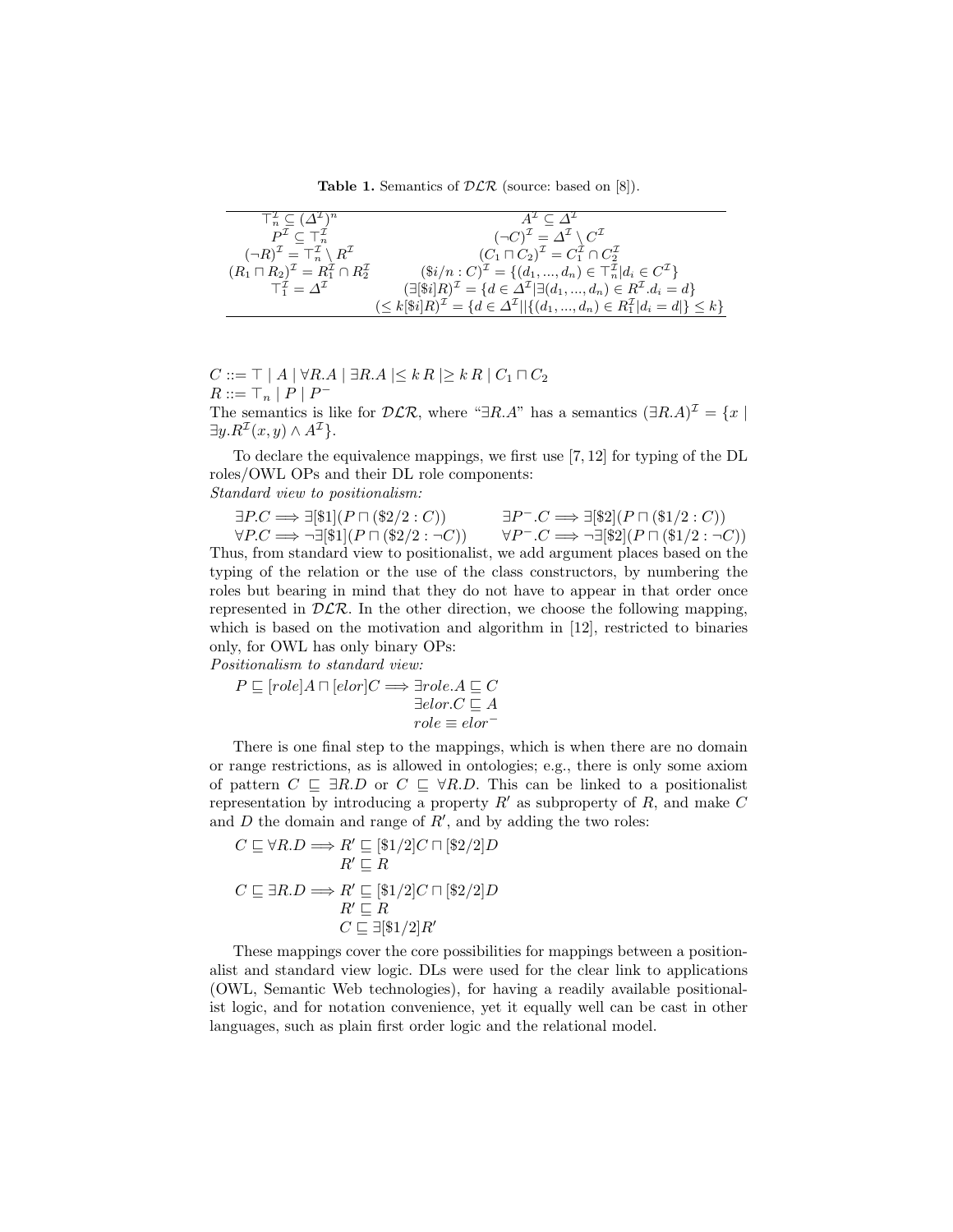## 5 Implementation and testing

We have implemented the model with the mapping as a plugin to Protégé. It was developed in Java and avails of the OWL API for reading the OWL file and it writes into an XML file, which is graphically rendered in the plugin. A screenshot of the plugin is shown in Fig. 4 and it can be downloaded from the project page at http://www.meteck.org/files/geni, together with examples.

Regarding the implemented functionality, it specifically handles the interaction between the standard view OWL and the positionalist elements (Fig. 2, Section 4.3) and the annotations/attributes from Fig. 3, plus the additional feature that one can add new linguistic annotation properties. The ISOcat values are used and the noun class numbers were added, which are selectable through drop-down lists. The current version has a relevant subset of the possible axiom types, in particular: the all-all (AllValuesFrom,  $C \subseteq \forall R.D$ ) and all-some (SomeValuesFrom,  $C \subseteq \exists R.D$ ) patterns, and in anticipation of the verbaliser, also subsumption  $(C \sqsubseteq D)$ , union  $(C \sqsubseteq E \sqcup D)$ , intersection  $(C \sqsubseteq E \sqcap D)$  and complement  $(C \sqsubseteq \neg D)$ , where C, D and E may be anonymous classes (though the plugin is easier to use with named classes). Each pattern is represented by a single element in the XML for annotations. This enables the user to insert also the desired name in the constructor for verbalisation; e.g., noma 'or'. The mapping from the OWL ontology view to the positionalist view is done by the Relationships, which are then used in the all-all and the all-some patterns. The plugin shows this by placing the attribute 'actorName' in the referencing XML element. Verbalisation may then be done by using the noun class of the actor according to the role that the actor is playing in the relationship.



Fig. 4. Screenshot of the plugin with a section of the isiZulu African Wildlife Ontology (left), the positionalist representation (middle), and annotations (right), showing the prey role in the relationship ukudla 'to eat', with passive tense and yi 'by'.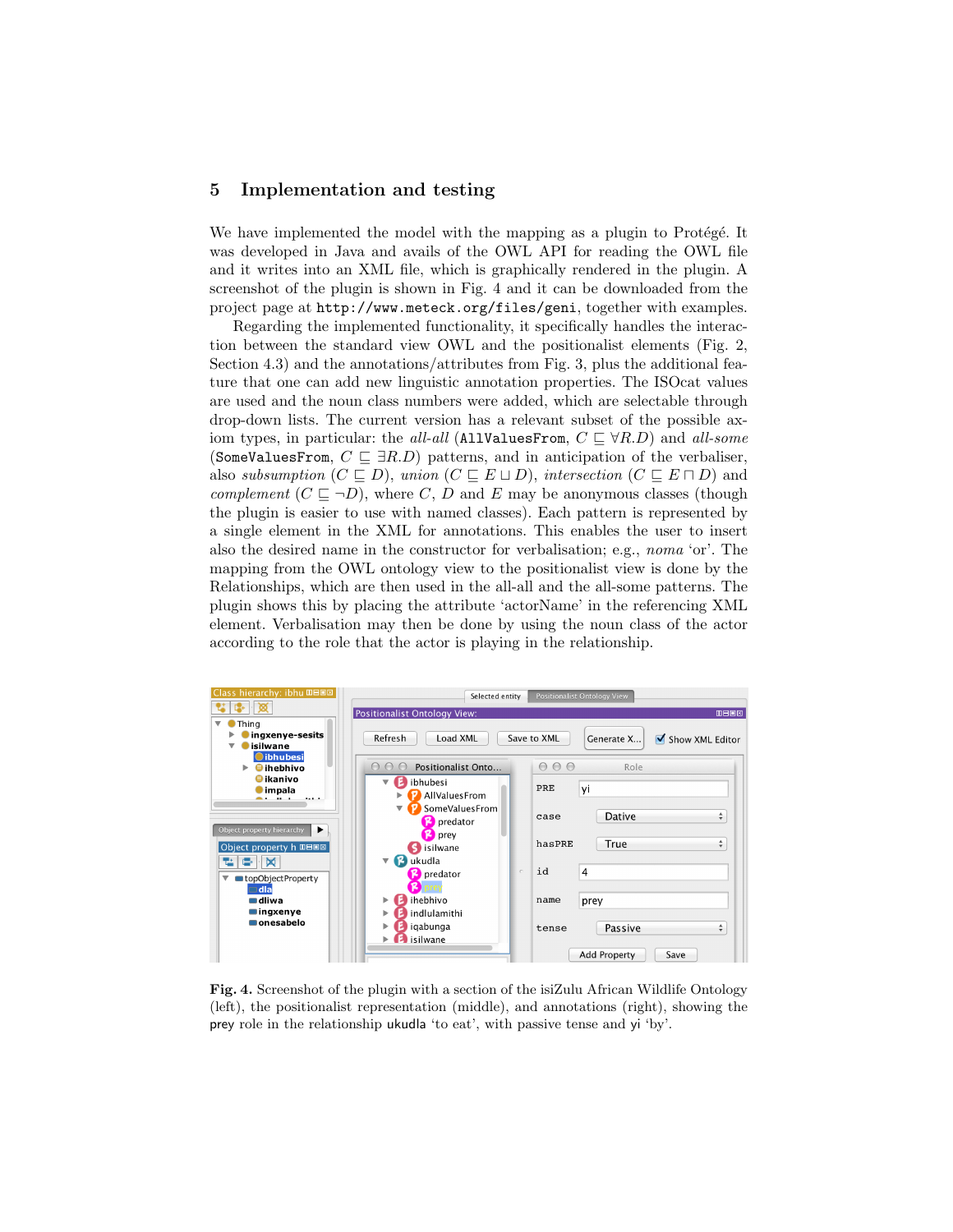Testing of the model focussed on validation and verification, i.e., on the basis of covering use cases. It was first tested on the positionalism and axiom types functionality. Second, a real modelling scenario was used: a basic isiZulu version of the African Wildlife ontology was created, which includes *ingxenye*  $+$  ya 'part of' and  $dla + yi$  'eaten by' (see Fig. 4). The German examples from Section 2 were modelled in a test ontology. Finally, an ontology about pets was created in chiShona, which has grammar features like isiZulu, that also illustrates naming of intersection (uyezve) and complement (zvisiri) in anticipation of verbalisation.

## 6 Discussion

As noted in Section 3, currently popular language models, in particular lemon [30] and its W3C version, do neither have a way to address noun class information, nor (deep) prepositions other than adding a 'marker' on the lemon annotation of an object property. Extending them limits one to a single technology and, moreover, it is still tailored to what in philosophy is called the 'standard view' of relations (roughly: predicates) that do not cater for roles and properties thereof. Also, there was no functional lemon-based ontology annotation tool, so it would have to be developed anyway. In contrast, the model proposed here is, by design, technology-independent and the mapping between a logic with standard view commitment and one with a positionalist stance can be implemented for any combination of languages. For instance, one could also link, say, the OWL or Common Logic Interchange Format to the language of UML Class Diagram notation so as to have a better interaction between the logic and conceptual models, thereby enhancing ontology-driven information systems. The proposed model offers a more precise representation of the knowledge, the natural language, and the interaction between the two.

Further, now one can add noun class, case, gender, tense, and prepositions in a simple annotation interface that guarantees syntactic correctness of the XML file, rather than manually writing in text files. These grammar features are present also in other languages, such as Greek [1], Latvian [16], Chinese [28], and languages related to isiZulu, hence, the here presented model can be reused for languages other than the isiZulu focussed on in this paper.

Our next step is to use it with isiZulu and Runyankore so as to generate more correct sentences from the patterns developed by [6, 25] and for part-whole relations in particular [24] and evaluate it more comprehensively.

# 7 Conclusions

A model that reconciles standard view and positionalist commitments was proposed, which is the first precise implementation that maps between representation languages committing to either. Precision was achieved with a formal mapping with OWL and  $\mathcal{DLR}$  for logical correctness. The 'roles' (description logic role components) serve as the main vehicle for managing the annotations needed for elaborate conjugation and for prepositions that belong to it. The model with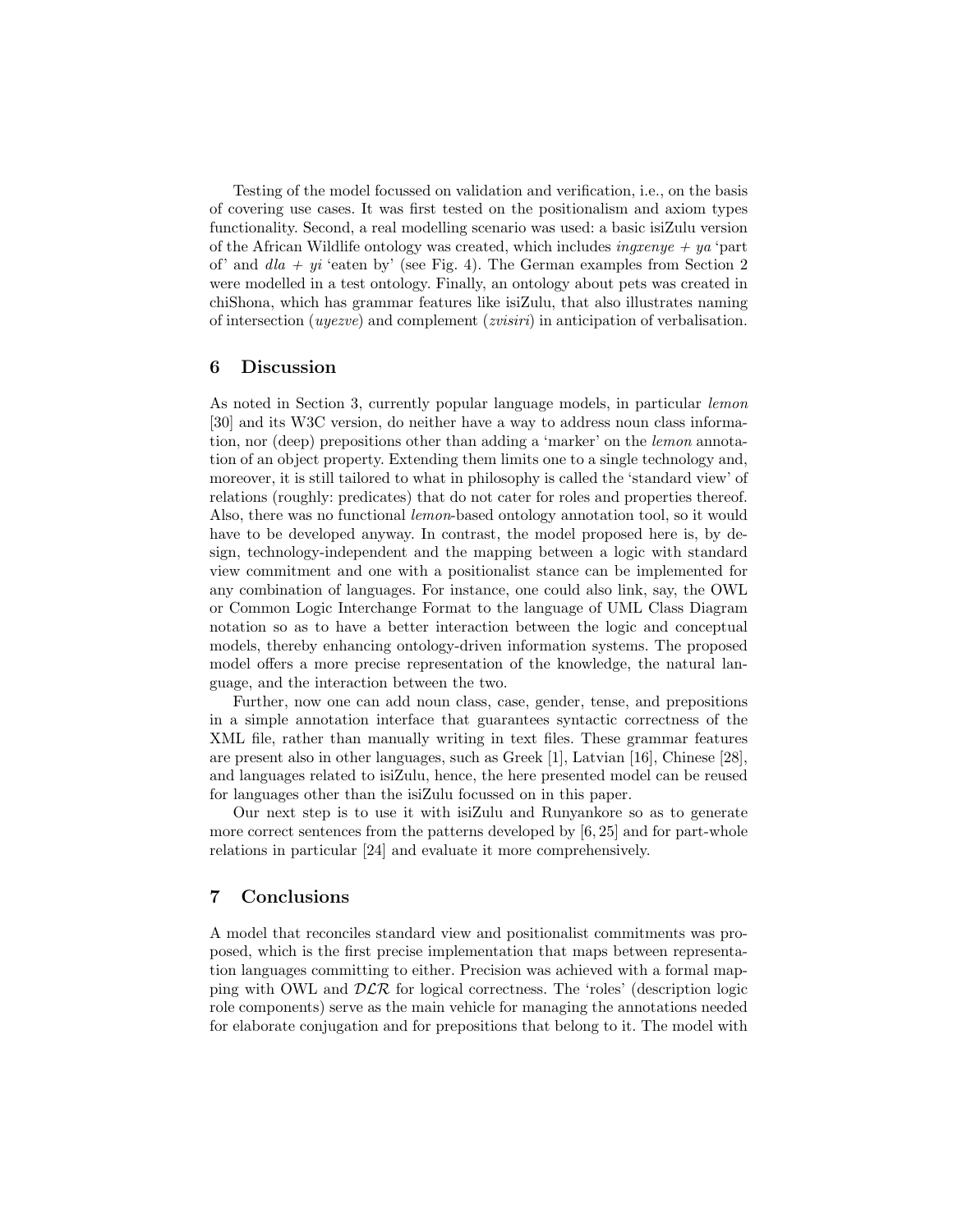mappings was implemented as a Protégé plugin to validate its adequacy, using examples from isiZulu, chiShona, and German.

Acknowledgments This work is based on research supported by the National Research Foundation of South Africa (Grant Number 93397).

## References

- 1. Androutsopoulos, I., Lampouras, G., Galanis, D.: Generating natural language descriptions from OWL ontologies: the NaturalOWL system. JAIR 48, 671–715 (2013)
- 2. Baldwin, T., Kordoni, V., Villavicencio, A.: Prepositions in applications: A survey and introduction to the special issue. Comp. Ling. 35(2), 119–149 (2009)
- 3. Bosca, A., Dragoni, M., Francescomarino, C.D., Ghidini, C.: Collaborative management of multilingual ontologies. In: Towards the Multilingual Semantic Web, p. (in press). Springer (2014)
- 4. Bouayad-Agha, N., Casamayor, G., Wanner, L.: Natural language generation in the context of the semantic web. Semantic Web Journal 5(6), 493–513 (2014)
- 5. Buitelaar, P., Cimiano, P., Haase, P., M., S.: Towards linguistically grounded ontologies. In: Proc. of ESWC'09. LNCS, Springer (2009)
- 6. Byamugisha, J., Keet, C., DeRenzi, B.: Bootstrapping a Runyankore CNL from an isiZulu CNL. In: Davis, B., et al. (eds.) Proc. of CNL'16. LNAI, vol. 9767, pp. 25–36. Springer (2016), 25-27 July 2016, Aberdeen, UK
- 7. Calvanese, D., De Giacomo, G.: The DL Handbook: Theory, Implementation and Applications, chap. Expressive description logics, pp. 178–218. Cambridge University Press (2003)
- 8. Calvanese, D., De Giacomo, G., Lenzerini, M., Nardi, D., Rosati, R.: Description logic framework for information integration. In: Proc. of KR'98. pp. 2–13 (1998)
- 9. Chavula, C., Keet, C.M.: Is lemon sufficient for building multilingual ontologies for Bantu languages? In: Proc. of OWLED'14. CEUR-WS, vol. 1265, pp. 61–72 (2014), riva del Garda, Italy, Oct 17-18, 2014
- 10. Davis, B., Enache, R., van Grondelle, J., Pretorius, L.: Multilingual verbalisation of modular ontologies using gf and lemon. In: Proc. of CNL'12. LNCS, vol. 7427, pp. 167–184. Springer (2012), August 29-31, 2012
- 11. Denaux, R., Dimitrova, V., Cohn, A., Dolbear, C., Hart, G.: Rabbit to OWL: ontology authoring with a CNL-based tool. In: Proc. of CNL'09. pp. 246–264. LNAI, Springer (2009)
- 12. Fillottrani, P.R., Keet, C.M.: Evidence-based languages for conceptual data modelling profiles. In: Proc. of ADBIS'15. LNCS, vol. 9282, pp. 215–229. Springer (2015), 8-11 Sept, 2015, Poitiers, France
- 13. Fine, K.: Neutral relations. The Philosophical Review 109(1), 1–33 (2000)
- 14. Fuchs, N.E., Kaljurand, K., Kuhn, T.: Discourse Representation Structures for ACE 6.6. Tech. Rep. ifi-2010.0010, Dept of Informatics, University of Zurich, Switzerland (2010)
- 15. Gruzitis, N., Barzdins, G.: Towards a more natural multilingual controlled language interface to OWL. In: Proc. of IWCS'11. pp. 335–339. ACL, Stroudsburg, PA, USA (2011)
- 16. Gruzitis, N., Nespore, G., Saulite, B.: Verbalizing ontologies in controlled Baltic languages. In: 4th Int. Conf. on HLT –"The Baltic Perspective". FAIA, vol. 219, pp. 187–194. IOS Press (2010)